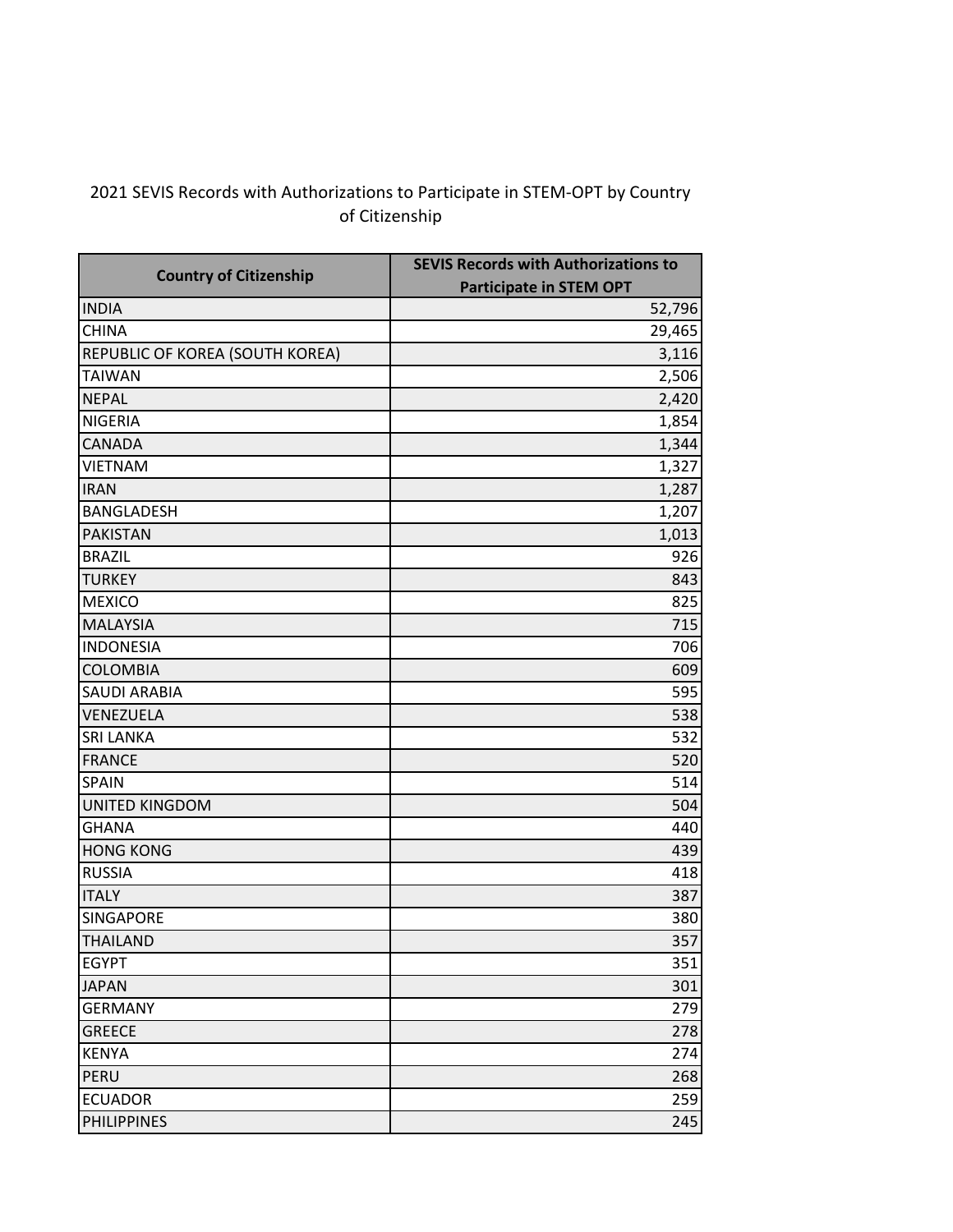| <b>ETHIOPIA</b>           | 235 |
|---------------------------|-----|
| <b>JAMAICA</b>            | 226 |
| <b>JORDAN</b>             | 226 |
| <b>LEBANON</b>            | 198 |
| <b>AUSTRALIA</b>          | 187 |
| <b>BAHAMAS, THE</b>       | 169 |
| KAZAKHSTAN                | 168 |
| <b>HONDURAS</b>           | 167 |
| <b>UKRAINE</b>            | 157 |
| <b>MONGOLIA</b>           | 153 |
| ZIMBABWE                  | 153 |
| <b>ISRAEL</b>             | 148 |
| <b>CHILE</b>              | 147 |
| ARGENTINA                 | 137 |
| <b>MOROCCO</b>            | 134 |
| <b>SOUTH AFRICA</b>       | 129 |
| <b>RWANDA</b>             | 127 |
| <b>SWEDEN</b>             | 113 |
| <b>BURMA</b>              | 112 |
| <b>NETHERLANDS</b>        | 111 |
| <b>NEW ZEALAND</b>        | 109 |
| TRINIDAD AND TOBAGO       | 104 |
| <b>LIBYA</b>              | 98  |
| <b>COTE D'IVOIRE</b>      | 96  |
| <b>PANAMA</b>             | 96  |
| <b>POLAND</b>             | 90  |
| <b>ROMANIA</b>            | 89  |
| <b>SERBIA</b>             | 87  |
| CAMEROON                  | 84  |
| <b>COSTA RICA</b>         | 82  |
| <b>ANGOLA</b>             | 82  |
| <b>BOLIVIA</b>            | 79  |
| <b>GUATEMALA</b>          | 78  |
| <b>ALBANIA</b>            | 77  |
| <b>TANZANIA</b>           | 77  |
| <b>PORTUGAL</b>           | 76  |
| <b>UGANDA</b>             | 75  |
| EL SALVADOR               | 75  |
| CONGO (KINSHASA)          | 73  |
| <b>DOMINICAN REPUBLIC</b> | 72  |
| <b>BULGARIA</b>           | 69  |
| <b>TUNISIA</b>            | 66  |
| <b>IRELAND</b>            | 60  |
| SWITZERLAND               | 56  |
| <b>NORWAY</b>             | 55  |
| <b>BELGIUM</b>            | 52  |
| <b>DOMINICA</b>           | 50  |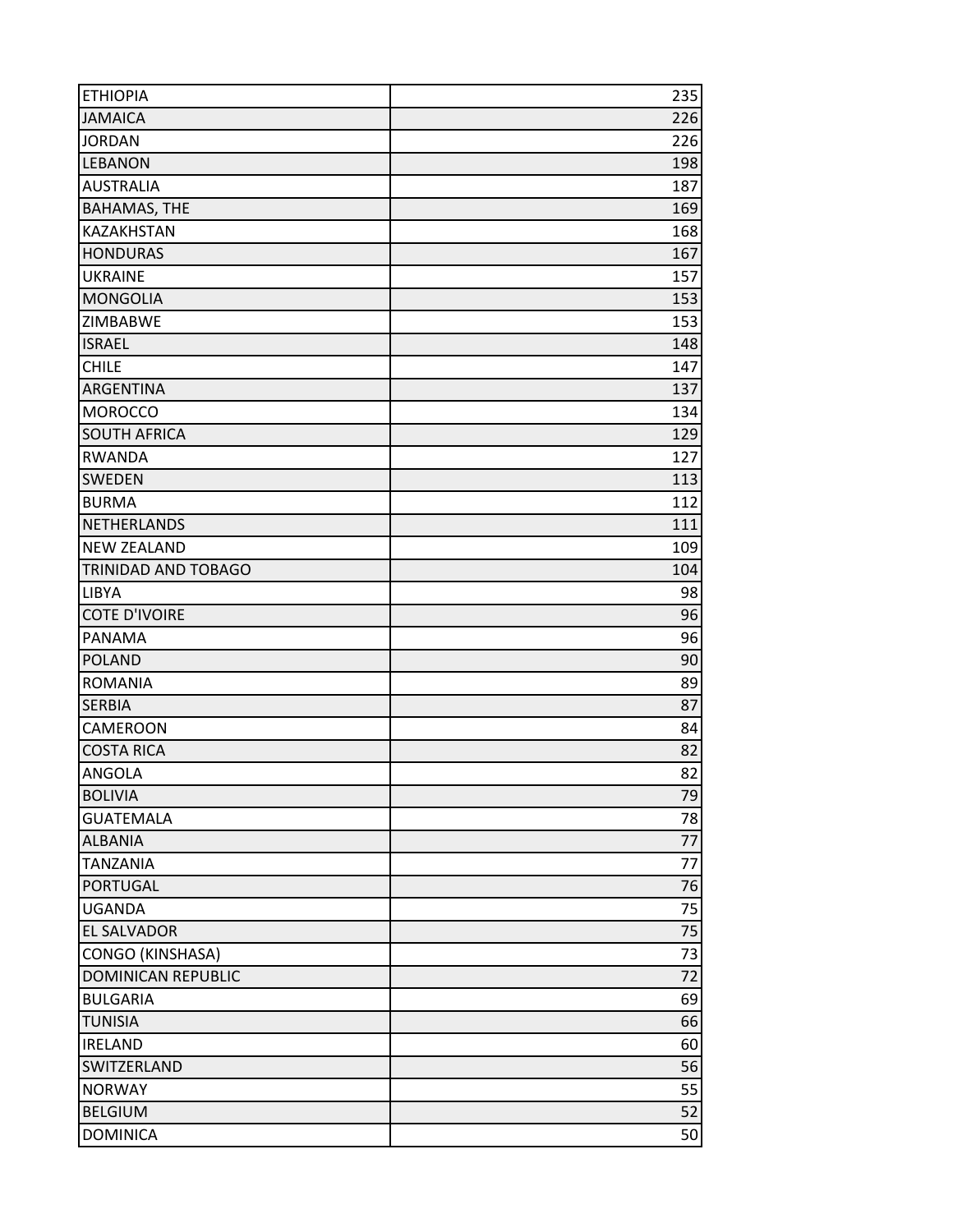| <b>SUDAN</b>                  | 49 |
|-------------------------------|----|
| <b>HUNGARY</b>                | 48 |
| <b>KUWAIT</b>                 | 45 |
| <b>MAURITIUS</b>              | 45 |
| <b>HAITI</b>                  | 43 |
| <b>UZBEKISTAN</b>             | 40 |
| <b>SYRIA</b>                  | 40 |
| SENEGAL                       | 39 |
| AZERBAIJAN                    | 38 |
| ZAMBIA                        | 36 |
| <b>MACAU</b>                  | 36 |
| <b>IRAQ</b>                   | 36 |
| <b>CZECH REPUBLIC</b>         | 34 |
| <b>CROATIA</b>                | 34 |
| <b>CYPRUS</b>                 | 34 |
| <b>OMAN</b>                   | 33 |
| <b>AUSTRIA</b>                | 33 |
| <b>GEORGIA</b>                | 32 |
| NICARAGUA                     | 32 |
| <b>URUGUAY</b>                | 31 |
| CAMBODIA                      | 29 |
| <b>WEST BANK</b>              | 29 |
| TURKMENISTAN                  | 28 |
| ARMENIA                       | 27 |
| <b>GUYANA</b>                 | 27 |
| <b>ALGERIA</b>                | 27 |
| <b>BURKINA FASO</b>           | 26 |
| <b>BELARUS</b>                | 26 |
| LITHUANIA                     | 26 |
| <b>GAMBIA, THE</b>            | 26 |
| PARAGUAY                      | 24 |
| SWAZILAND                     | 24 |
| <b>BELIZE</b>                 | 23 |
| <b>BARBADOS</b>               | 23 |
| <b>SAINT LUCIA</b>            | 22 |
| <b>BOSNIA AND HERZEGOVINA</b> | 22 |
| <b>YEMEN</b>                  | 22 |
| KYRGYZSTAN                    | 20 |
| <b>MACEDONIA</b>              | 20 |
| <b>GRENADA</b>                | 19 |
| <b>BAHRAIN</b>                | 19 |
| <b>DENMARK</b>                | 18 |
| <b>FINLAND</b>                | 18 |
| <b>TAJIKISTAN</b>             | 18 |
| <b>GABON</b>                  | 17 |
| AFGHANISTAN                   | 17 |
| KOSOVO                        | 17 |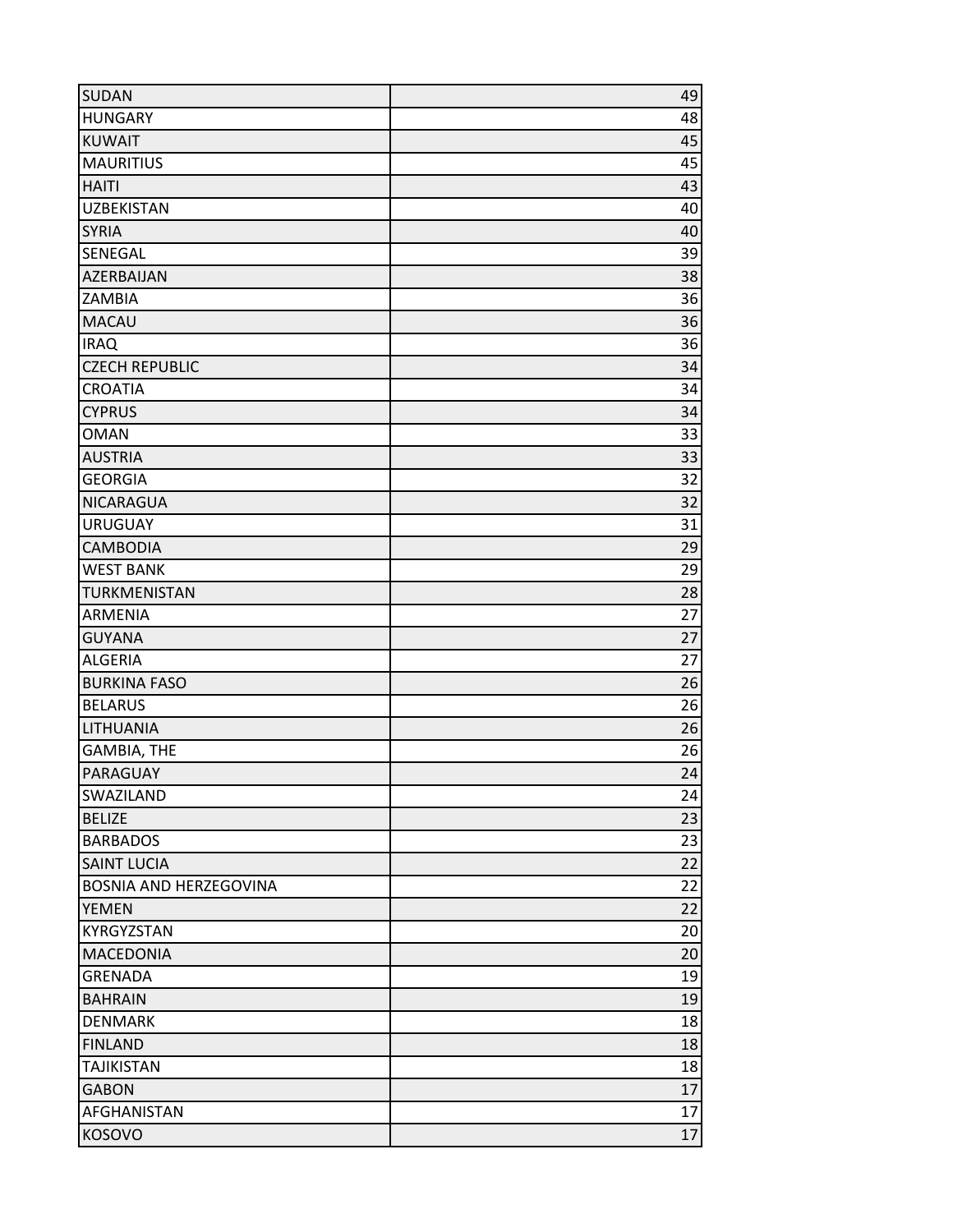| <b>SLOVENIA</b>                                        | 17                      |
|--------------------------------------------------------|-------------------------|
| MALI                                                   | 15                      |
| <b>MOLDOVA</b>                                         | 15                      |
| <b>ICELAND</b>                                         | 14                      |
| <b>BENIN</b>                                           | 14                      |
| <b>SIERRA LEONE</b>                                    | 14                      |
| ANTIGUA AND BARBUDA                                    | 13                      |
| <b>MALAWI</b>                                          | 12                      |
| <b>BURUNDI</b>                                         | 12                      |
| <b>SLOVAKIA</b>                                        | 11                      |
| LATVIA                                                 | 11                      |
| SAINT KITTS AND NEVIS                                  | 11                      |
| <b>BOTSWANA</b>                                        | 10                      |
| <b>TOGO</b>                                            | 10                      |
| <b>ESTONIA</b>                                         | 9                       |
| <b>GAZA STRIP</b>                                      | $\overline{9}$          |
| <b>MADAGASCAR</b>                                      | 8                       |
| <b>NIGER</b>                                           | $\overline{8}$          |
| MOZAMBIQUE                                             | 8                       |
| CONGO (BRAZZAVILLE)                                    | $\overline{8}$          |
| SURINAME                                               | 8                       |
| LIBERIA                                                | 6                       |
| <b>NAMIBIA</b>                                         | 6                       |
| <b>MONTENEGRO</b>                                      | 6                       |
| <b>LESOTHO</b>                                         | 6                       |
| <b>GUINEA</b>                                          | 6                       |
| <b>UNITED ARAB EMIRATES</b>                            | 5<br>$\overline{5}$     |
| <b>BHUTAN</b>                                          | 5                       |
| SAINT VINCENT AND THE GRENADINES<br><b>SOUTH SUDAN</b> | $\overline{5}$          |
| <b>LAOS</b>                                            | 4                       |
| <b>CAYMAN ISLANDS</b>                                  | 4                       |
| PAPUA NEW GUINEA                                       | 4                       |
| QATAR                                                  | 4                       |
| <b>BRITISH VIRGIN ISLANDS</b>                          | 4                       |
| <b>BRUNEI</b>                                          | 4                       |
| <b>FIJI</b>                                            | 4                       |
| <b>EQUATORIAL GUINEA</b>                               | $\overline{3}$          |
| <b>BERMUDA</b>                                         | $\overline{3}$          |
| <b>LUXEMBOURG</b>                                      | $\overline{3}$          |
| SOMALIA                                                | 3                       |
| <b>MAURITANIA</b>                                      | $\overline{3}$          |
| CHAD                                                   | $\overline{\mathbf{3}}$ |
| <b>MALTA</b>                                           | $\overline{3}$          |
| <b>STATELESS</b>                                       |                         |
| <b>CURACAO</b>                                         | س   س                   |
| <b>CAPE VERDE</b>                                      | $\overline{2}$          |